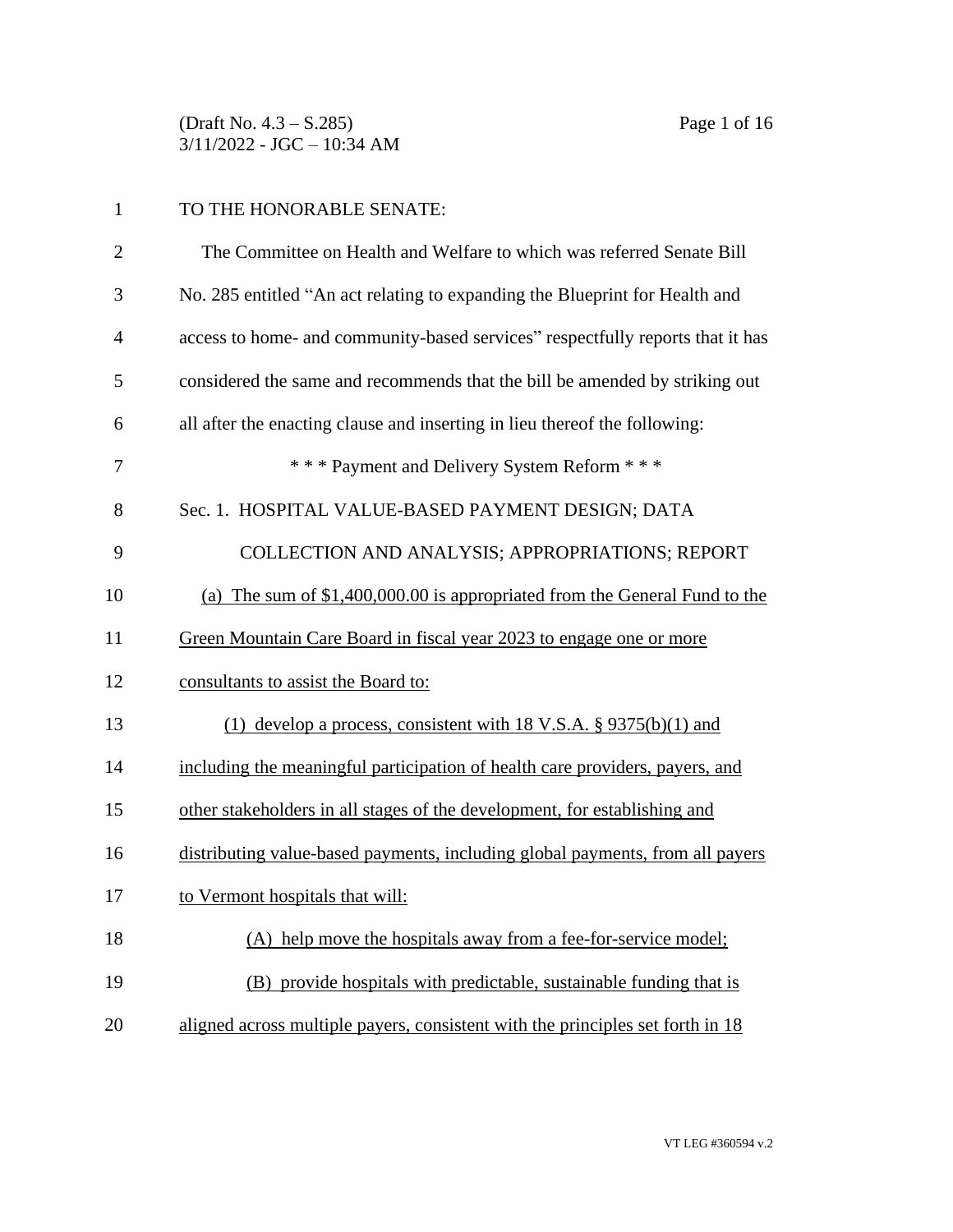(Draft No. 4.3 – S.285) Page 2 of 16 3/11/2022 - JGC – 10:34 AM

| $\mathbf{1}$   | V.S.A. § 9371, and sufficient to enable the hospitals to deliver high-quality,    |
|----------------|-----------------------------------------------------------------------------------|
| $\mathbf{2}$   | affordable health care services to patients; and                                  |
| 3              | (C) take into consideration the necessary costs and operating                     |
| $\overline{4}$ | expenses of providing services and not be based on historical charges;            |
| 5              | (2) determine how best to incorporate value-based payments, including             |
| 6              | hospital global payments, into the Board's hospital budget review, accountable    |
| 7              | care organization certification and budget review, and other regulatory           |
| 8              | processes, including assessing the impacts of regulatory processes on the         |
| 9              | financial sustainability of Vermont hospitals and identifying potential           |
| 10             | opportunities to use regulatory processes to improve hospitals' financial health; |
| 11             | and                                                                               |
| 12             | (3) recommend a methodology for determining the allowable rate of                 |
| 13             | growth in Vermont hospital budgets, which may include the use of national         |
| 14             | and regional indicators of growth in the health care economy and other            |
| 15             | appropriate benchmarks, such as the Hospital Producer Price Index, Medical        |
| 16             | Consumer Price Index, bond-rating metrics, and labor cost indicators.             |
| 17             | (b)(1) On or before November 1, 2022, the Green Mountain Care Board               |
| 18             | shall provide an update on its use of the funds appropriated in this section to   |
| 19             | the Health Reform Oversight Committee.                                            |
| 20             | (2) On or before January 15, 2023, the Green Mountain Care Board                  |
| 21             | shall report on its use of the funds appropriated in this section to the House    |

VT LEG #360594 v.2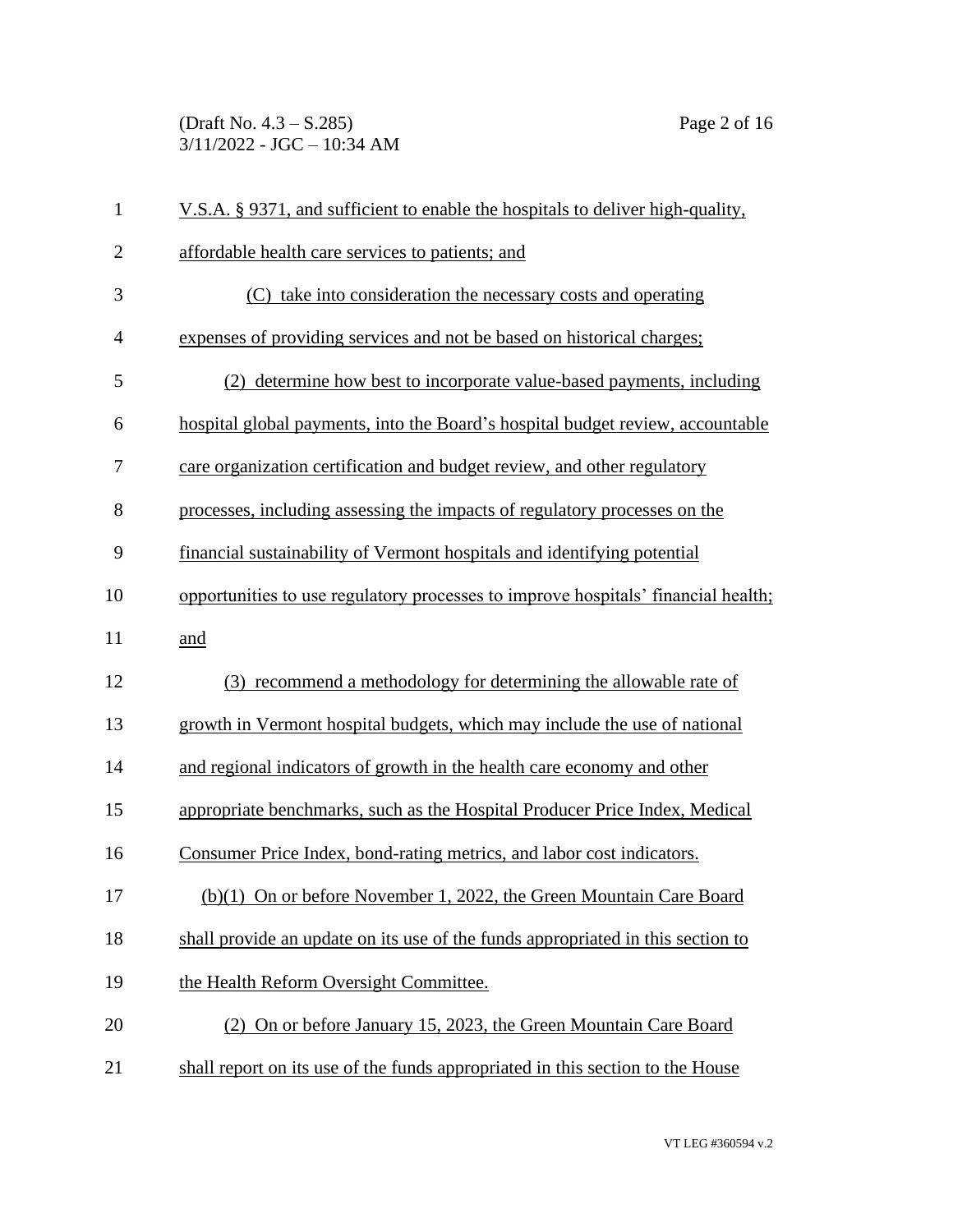(Draft No. 4.3 – S.285) Page 3 of 16 3/11/2022 - JGC – 10:34 AM

| $\mathbf{1}$   | Committee on Health Care and the Senate Committees on Health and Welfare        |
|----------------|---------------------------------------------------------------------------------|
| $\overline{2}$ | and on Finance.                                                                 |
| 3              | Sec. 2. HEALTH CARE DELIVERY SYSTEM TRANSFORMATION;                             |
| $\overline{4}$ | COMMUNITY ENGAGEMENT; APPROPRIATIONS; REPORT                                    |
| 5              | (a) The sum of $$2,500,000.00$ is appropriated from the General Fund to the     |
| 6              | Green Mountain Care Board in fiscal year 2023 to engage one or more             |
| 7              | consultants with expertise in community engagement, preferably with             |
| 8              | experience in working with a diverse, rural population, and one or more         |
| 9              | consultants with expertise in health system design to assist the Board, in      |
| 10             | consultation with the Director of Health Care Reform in the Agency of Human     |
| 11             | Services, to build on successful health care delivery system reform efforts by: |
| 12             | (1) facilitating a patient-focused, community-inclusive plan for                |
| 13             | Vermont's health care delivery system to reduce inefficiencies, lower costs,    |
| 14             | improve population health outcomes, and increase access to essential services,  |
| 15             | including both providing the analytics to support delivery system               |
| 16             | transformation and leading the broad-based community engagement process;        |
| 17             | and                                                                             |
| 18             | (2) providing support and technical assistance to hospitals and                 |
| 19             | communities to facilitate planning for delivery system reform and               |
| 20             | transformation initiatives.                                                     |
| 21             | (b) The community engagement process shall:                                     |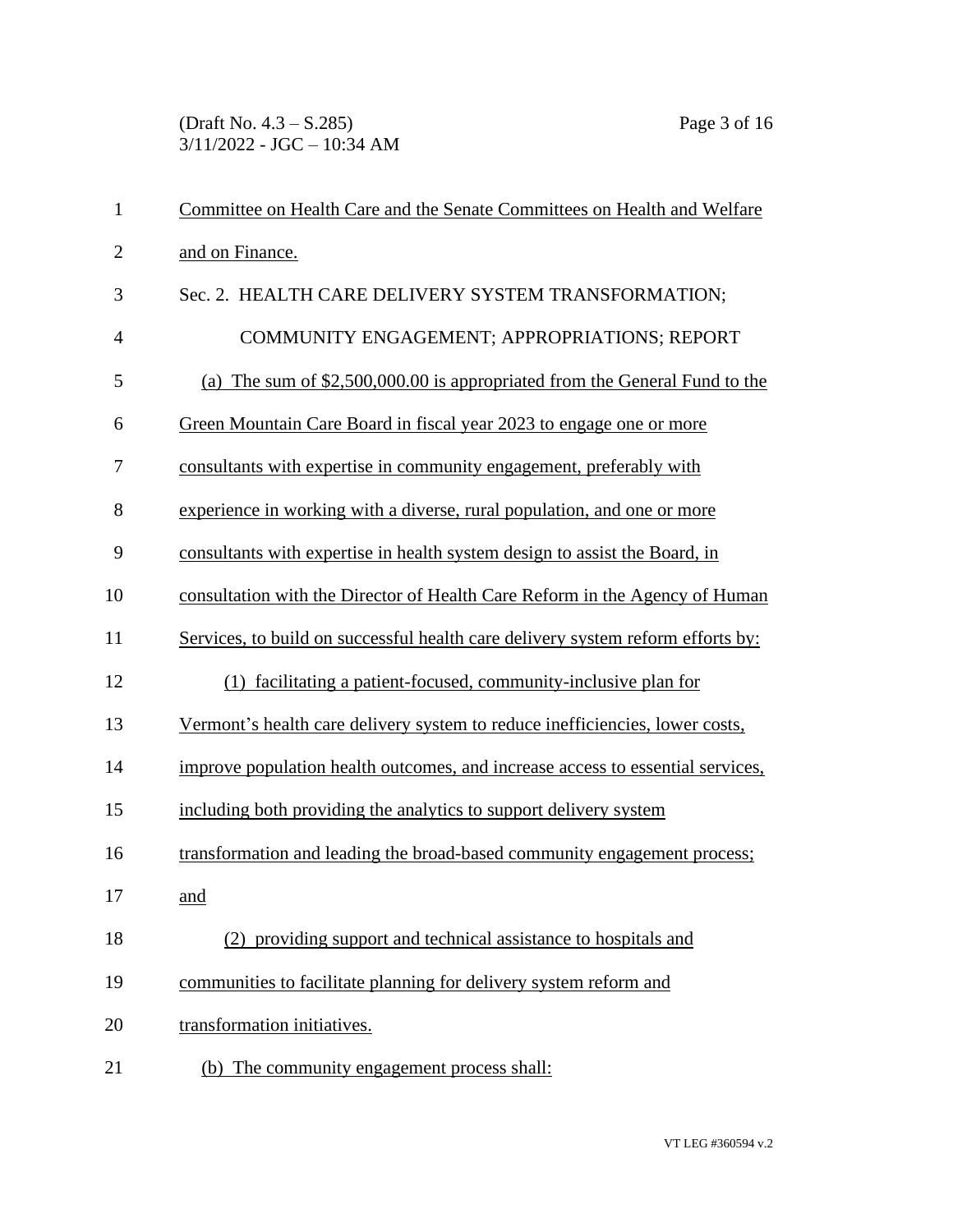(Draft No. 4.3 – S.285) Page 4 of 16 3/11/2022 - JGC – 10:34 AM

| $\mathbf{1}$   | (1) include hearing from and sharing information, trends, and insights           |
|----------------|----------------------------------------------------------------------------------|
| $\overline{2}$ | with communities about the current state of the health care providers in their   |
| 3              | hospital service area, unmet health care needs in their community, and           |
| $\overline{4}$ | opportunities to address those needs; and                                        |
| 5              | (2) provide opportunities at all stages of the process for meaningful            |
| 6              | participation by employers; consumers; health care professionals and health      |
| 7              | care providers, including those providing primary care services; Vermonters      |
| 8              | who have direct experience with all aspects of Vermont's health care system;     |
| 9              | and Vermonters who are diverse with respect to race, income, age, and            |
| 10             | disability status.                                                               |
| 11             | (c) The Green Mountain Care Board shall use a portion of the funds               |
| 12             | appropriated in subsection (a) of this section to contract with a current or     |
| 13             | recently retired primary care provider to assist the Board in assessing and      |
| 14             | strengthening the role of primary care in its regulatory processes and to inform |
| 15             | the Board's efforts in payment reform and delivery system transformation from    |
| 16             | a primary care perspective.                                                      |
| 17             | $(d)(1)$ In developing a plan for delivery system transformation pursuant to     |
| 18             | this section, the Green Mountain Care Board and the Director of Health Care      |
| 19             | Reform in the Agency of Human Services shall consider the capacity of            |
| 20             | Vermont's community-based health care and social service providers to            |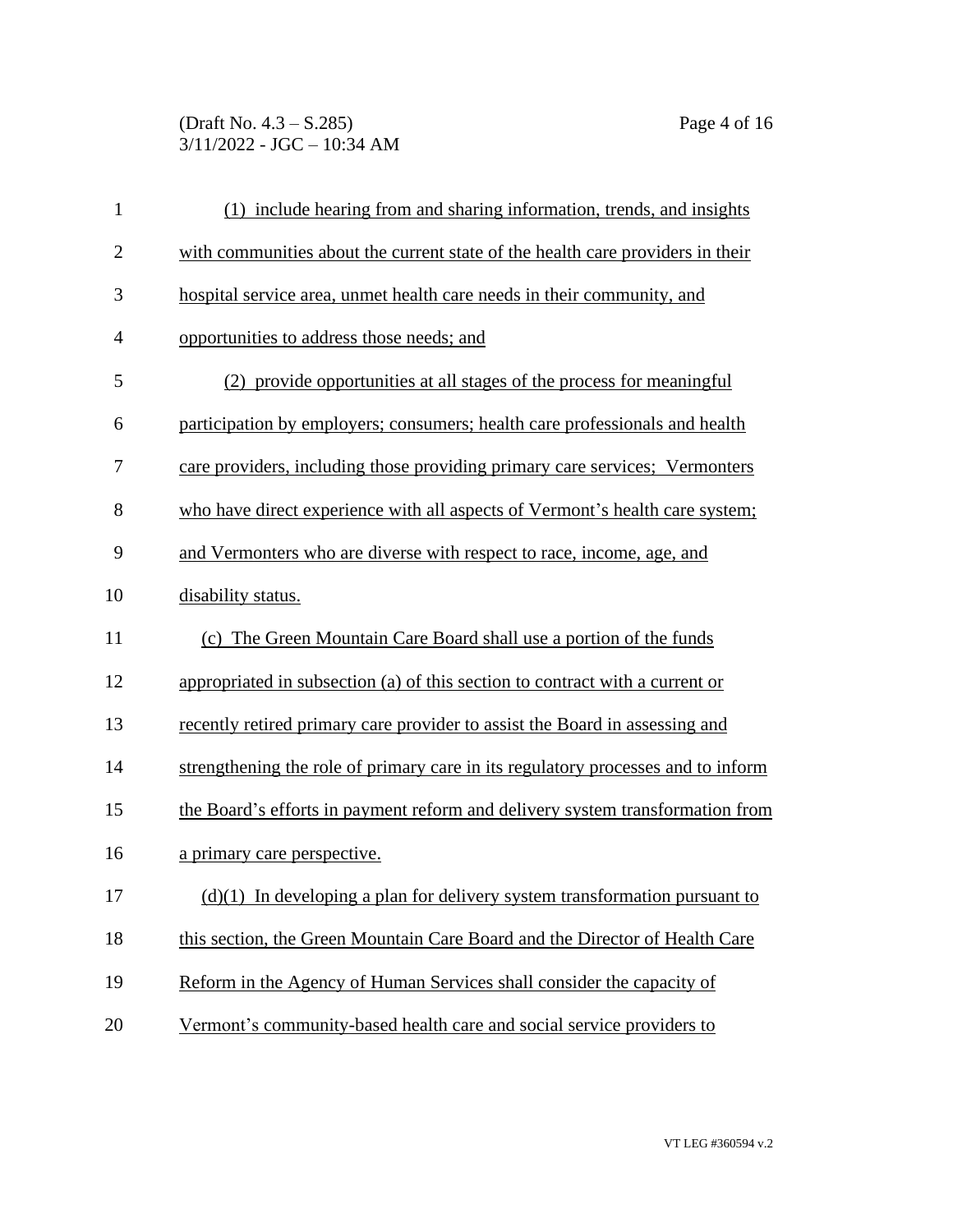(Draft No. 4.3 – S.285) Page 5 of 16 3/11/2022 - JGC – 10:34 AM

| $\mathbf{1}$   | effectively implement the plan as it relates to community providers while         |
|----------------|-----------------------------------------------------------------------------------|
| $\overline{2}$ | providing the appropriate level of services to consumers.                         |
| 3              | (2) For purposes of this section, "community-based health care and                |
| $\overline{4}$ | social service providers" includes federally qualified health centers, designated |
| 5              | and specialized service agencies, home health agencies, area agencies on          |
| 6              | aging, adult day providers, residential care homes, nursing homes, providers of   |
| 7              | services addressing homelessness, and community action agencies.                  |
| 8              | (e)(1) On or before November 1, 2022, the Green Mountain Care Board               |
| 9              | shall provide an update on its use of the funds appropriated in this section to   |
| 10             | the Health Reform Oversight Committee.                                            |
| 11             | (2) On or before January 15, 2023, the Green Mountain Care Board                  |
| 12             | shall report on its use of the funds appropriated in this section to the House    |
| 13             | Committee on Health Care and the Senate Committees on Health and Welfare          |
| 14             | and on Finance.                                                                   |
| 15             | Sec. 3. DEVELOPMENT OF PROPOSAL FOR SUBSEQUENT                                    |
| 16             | ALL-PAYER MODEL AGREEMENT; APPROPRIATION                                          |
| 17             | $(a)(1)$ The Director of Health Care Reform in the Agency of Human                |
| 18             | Services, in collaboration with the Green Mountain Care Board, shall design       |
| 19             | and develop a proposal for a subsequent agreement with the Centers for            |
| 20             | Medicare and Medicaid Innovation to secure Medicare's continued                   |
| 21             | participation in multi-payer alternative payment models in Vermont. The           |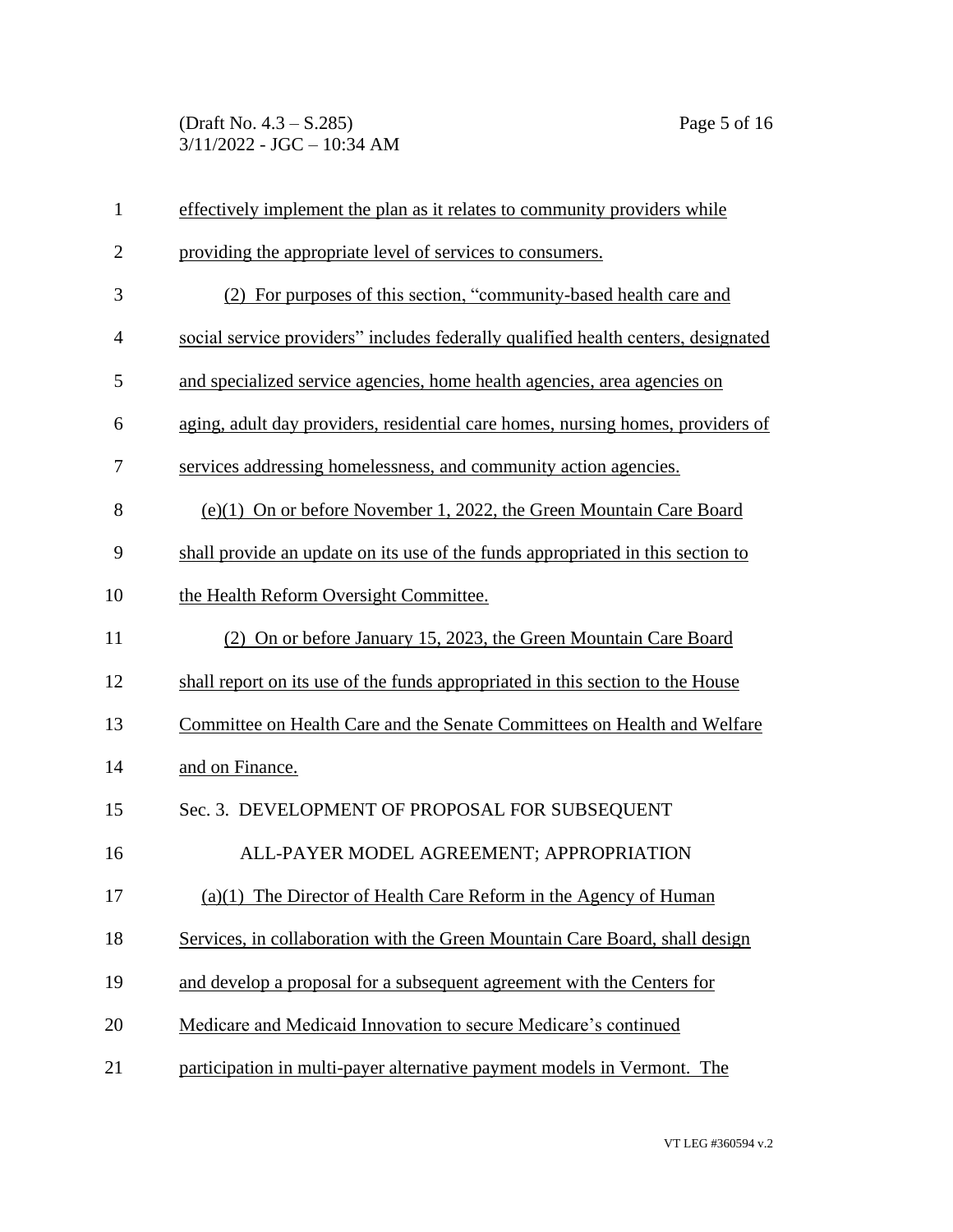(Draft No. 4.3 – S.285) Page 6 of 16 3/11/2022 - JGC – 10:34 AM

| $\mathbf{1}$   | proposal shall be informed by the community- and provider-inclusive process         |
|----------------|-------------------------------------------------------------------------------------|
| $\overline{2}$ | set forth in Sec. 2 of this act and designed to reduce inefficiencies, lower costs, |
| 3              | improve population health outcomes, and increase access to essential services.      |
| $\overline{4}$ | (2) The design and development of the proposal shall include                        |
| 5              | consideration of alternative payment and delivery system approaches for             |
| 6              | hospital services and community-based providers such as primary care                |
| 7              | providers, mental health providers, substance use disorder treatment providers,     |
| 8              | skilled nursing facilities, home health agencies, and providers of long-term        |
| 9              | services and supports.                                                              |
| 10             | $(3)(A)$ The alternative payment models to be explored shall include, at a          |
| 11             | minimum:                                                                            |
| 12             | (i) global payments for hospitals;                                                  |
| 13             | (ii) geographically or regionally based global budgets for health                   |
| 14             | care services;                                                                      |
| 15             | (iii) existing federal value-based payment models; and                              |
| 16             | (iv) broader total cost of care and risk-sharing models to address                  |
| 17             | patient migration patterns across systems of care.                                  |
| 18             | (B) The alternative payment models shall:                                           |
| 19             | include appropriate mechanisms to convert fee-for-service<br>(i)                    |
| 20             | reimbursements to predictable payments for multiple provider types, including       |
| 21             | those described in subdivision $(2)$ of this subsection $(a)$ ;                     |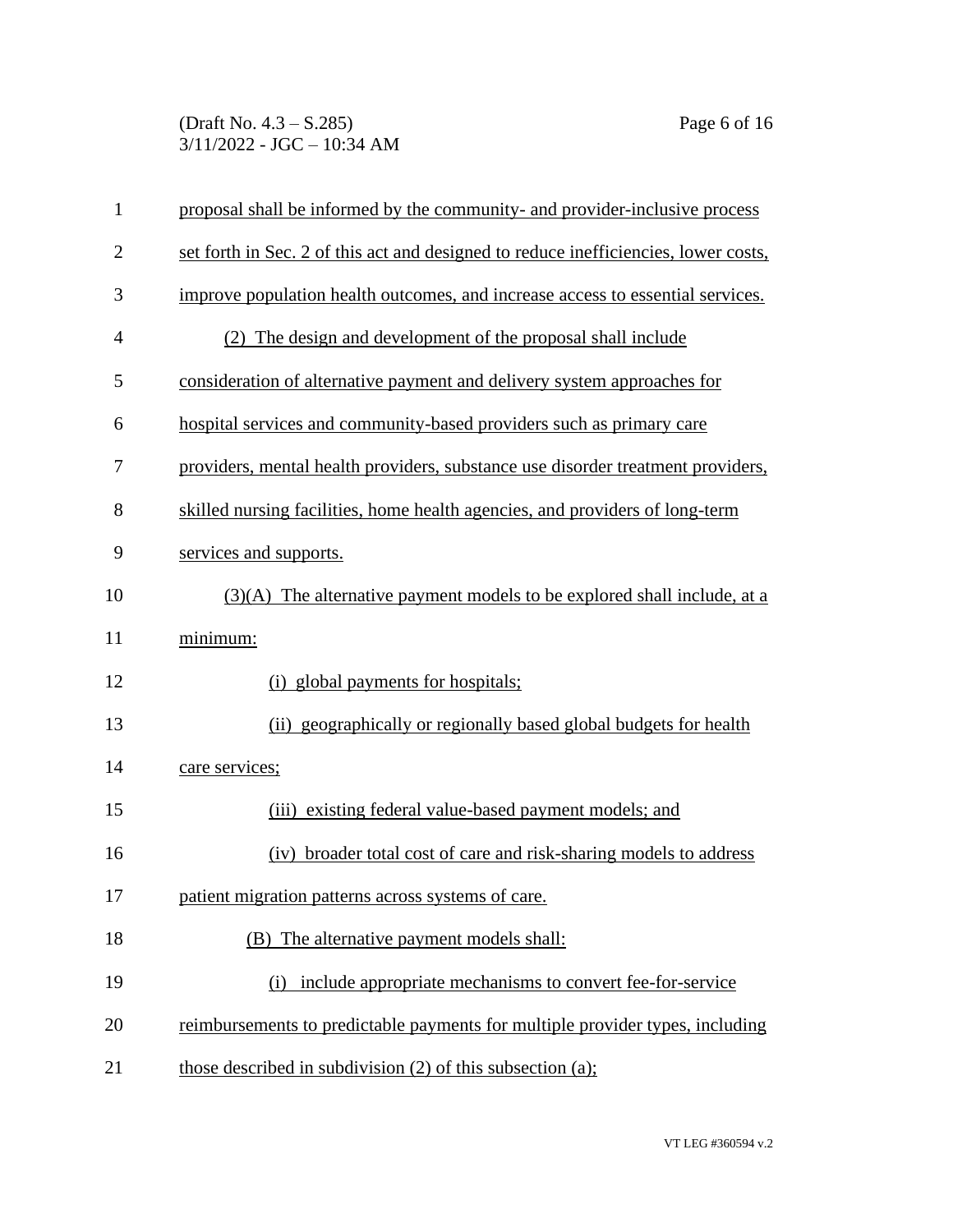(Draft No. 4.3 – S.285) Page 7 of 16 3/11/2022 - JGC – 10:34 AM

| $\mathbf{1}$   | (ii) include a process to ensure reasonable and adequate rates of                  |
|----------------|------------------------------------------------------------------------------------|
| $\overline{2}$ | payment and a reasonable and predictable schedule for rate updates; and            |
| 3              | (iii) meaningfully impact health equity and address inequities in                  |
| 4              | terms of access, quality, and health outcomes.                                     |
| 5              | (b) To support the design and development of a proposed agreement with             |
| 6              | the Centers for Medicare and Medicaid Innovation for Medicare's participation      |
| 7              | in multi-payer initiatives, which may include engaging consulting and analytic     |
| 8              | support, the following sums are appropriated from the General Fund in fiscal       |
| 9              | year 2023:                                                                         |
| 10             | (1) \$550,000.00 to the Agency of Human Services; and                              |
| 11             | (2) \$550,000.00 to the Green Mountain Care Board.                                 |
| 12             | Sec. 4. HEALTH INFORMATION EXCHANGE STEERING                                       |
| 13             | COMMITTEE; DATA STRATEGY                                                           |
| 14             | The Health Information Exchange (HIE) Steering Committee shall continue            |
| 15             | its work to create one health record for each person that integrates data types to |
| 16             | include health care claims data; clinical, mental health, and substance use        |
| 17             | disorder services data; and social determinants of health data. In furtherance of  |
| 18             | these goals, the HIE Steering Committee shall include a data integration           |
| 19             | strategy in its 2023 HIE Strategic Plan to merge and consolidate claims data in    |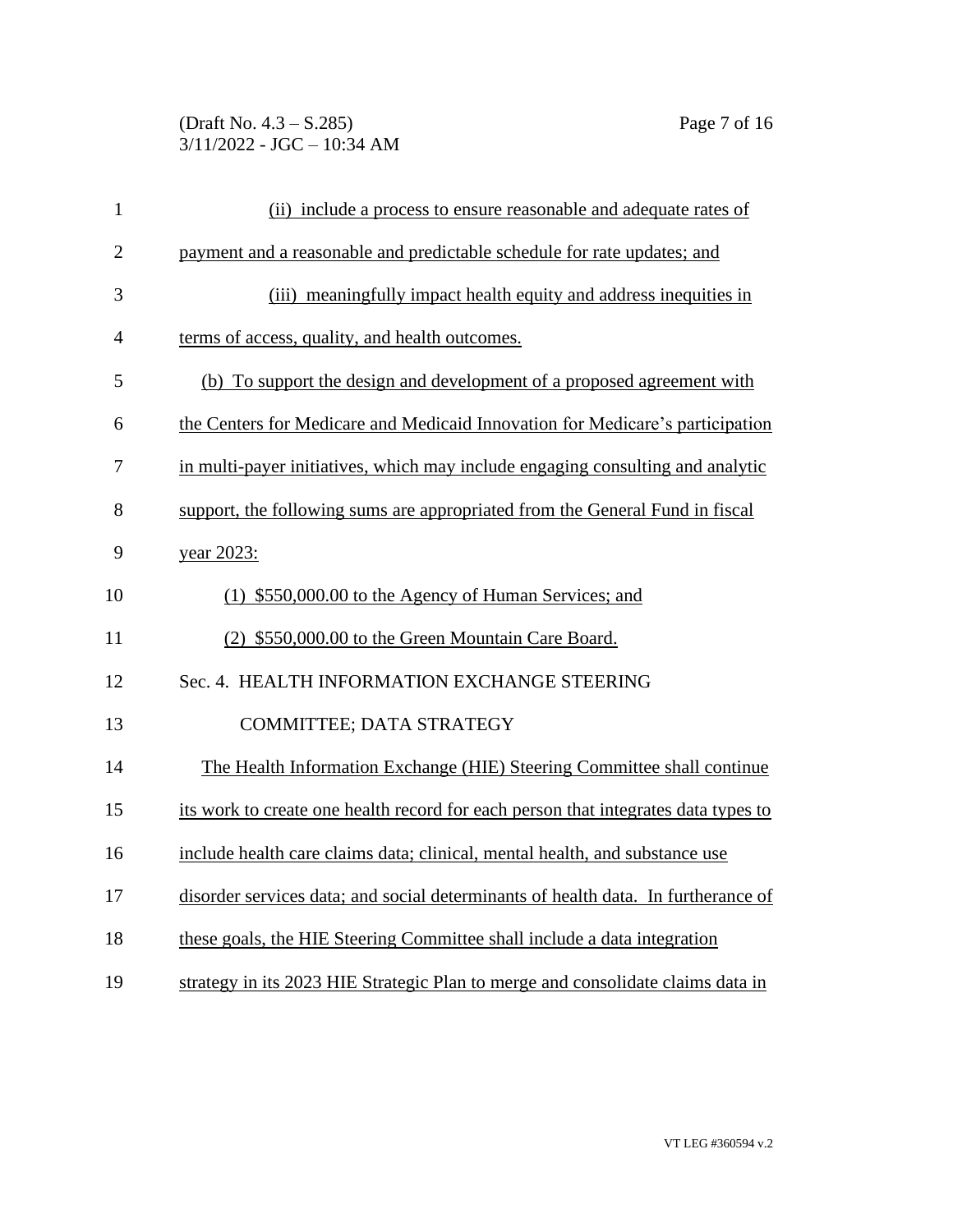(Draft No. 4.3 – S.285) Page 8 of 16 3/11/2022 - JGC – 10:34 AM

| $\mathbf{1}$   | the Vermont Health Care Uniform Reporting and Evaluation System                  |
|----------------|----------------------------------------------------------------------------------|
| $\overline{2}$ | (VHCURES) with the clinical data in the HIE.                                     |
| 3              | Sec. 5. 18 V.S.A. § 9410 is amended to read:                                     |
| $\overline{4}$ | § 9410. HEALTH CARE DATABASE                                                     |
| 5              | $(a)(1)$ The Board shall establish and maintain a unified health care database   |
| 6              | to enable the Board to carry out its duties under this chapter, chapter 220 of   |
| 7              | this title, and Title 8, including:                                              |
| 8              | (A) determining the capacity and distribution of existing resources;             |
| 9              | (B) identifying health care needs and informing health care policy;              |
| 10             | (C) evaluating the effectiveness of intervention programs on                     |
| 11             | improving patient outcomes;                                                      |
| 12             | (D) comparing costs between various treatment settings and                       |
| 13             | approaches;                                                                      |
| 14             | (E) providing information to consumers and purchasers of health                  |
| 15             | care; and                                                                        |
| 16             | (F) improving the quality and affordability of patient health care and           |
| 17             | health care coverage.                                                            |
| 18             | $(2)$ [Repealed.]                                                                |
| 19             | (b) The database shall contain unique patient and provider identifiers and a     |
| 20             | uniform coding system, and shall reflect all health care utilization, costs, and |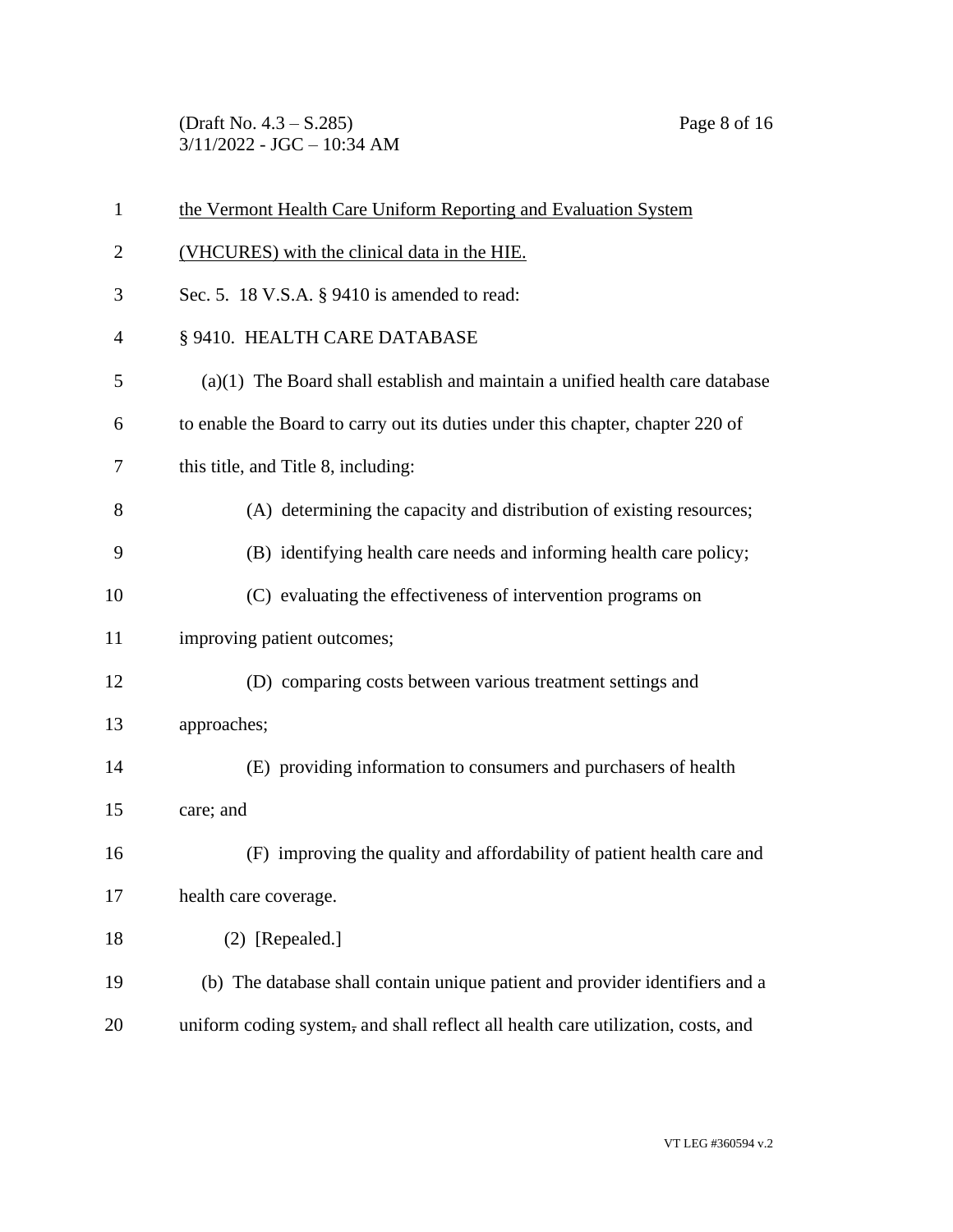# (Draft No. 4.3 – S.285) Page 9 of 16 3/11/2022 - JGC – 10:34 AM

| $\mathbf{1}$   | resources in this State, and health care utilization and costs for services                 |
|----------------|---------------------------------------------------------------------------------------------|
| 2              | provided to Vermont residents in another state.                                             |
| 3              | * * *                                                                                       |
| $\overline{4}$ | (e) Records or information protected by the provisions of the physician-                    |
| 5              | patient privilege under $12 \text{ V.S.A. }$ \$ 1612(a), or otherwise required by law to be |
| 6              | held confidential, shall be filed in a manner that does not disclose the identity           |
| 7              | of the protected person. [Repealed.]                                                        |
| 8              | (f) The Board shall adopt a confidentiality code to ensure that information                 |
| 9              | obtained under this section is handled in an ethical manner.                                |
| 10             | * * *                                                                                       |
| 11             | $(h)(1)$ All health insurers shall electronically provide to the Board in                   |
| 12             | accordance with standards and procedures adopted by the Board by rule:                      |
| 13             | (A) their health insurance claims data, provided that the Board may                         |
| 14             | exempt from all or a portion of the filing requirements of this subsection data             |
| 15             | reflecting utilization and costs for services provided in this State to residents of        |
| 16             | other states;                                                                               |
| 17             | (B) cross-matched claims data on requested members, subscribers, or                         |
| 18             | policyholders; and                                                                          |
| 19             | (C) member, subscriber, or policyholder information necessary to                            |
| 20             | determine third party third-party liability for benefits provided.                          |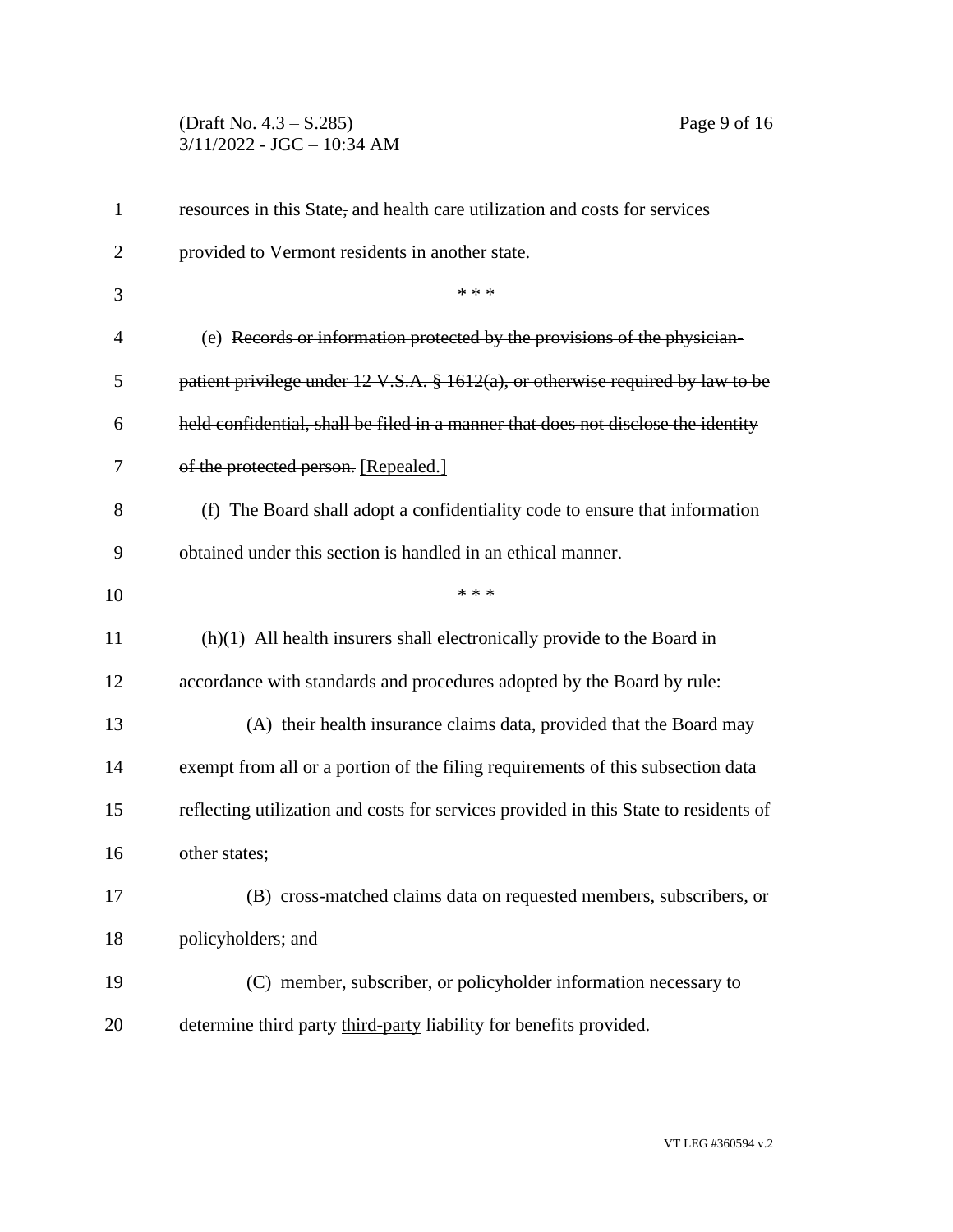## (Draft No. 4.3 – S.285) Page 10 of 16 3/11/2022 - JGC – 10:34 AM

| $\mathbf{1}$   | (2) The collection, storage, and release of health care data and statistical       |
|----------------|------------------------------------------------------------------------------------|
| $\overline{2}$ | information that are subject to the federal requirements of the Health Insurance   |
| 3              | Portability and Accountability Act (HIPAA) shall be governed exclusively by        |
| $\overline{4}$ | the regulations adopted thereunder in 45 C.F.R. Parts 160 and 164.                 |
| 5              | * * *                                                                              |
| 6              | (3)(A) The Board shall collaborate with the Agency of Human Services               |
| 7              | and participants in the Agency's initiatives in the development of a               |
| 8              | comprehensive health care information system. The collaboration is intended        |
| 9              | to address the formulation of a description of the data sets that will be included |
| 10             | in the comprehensive health care information system, the criteria and              |
| 11             | procedures for the development of limited-use data sets, the criteria and          |
| 12             | procedures to ensure that HIPAA compliant limited-use data sets are                |
| 13             | accessible, and a proposed time frame for the creation of a comprehensive          |
| 14             | health care information system.                                                    |
| 15             | (B) To the extent allowed by HIPAA, the data shall be available as a               |
| 16             | resource for insurers, employers, providers, purchasers of health care, and        |
| 17             | State agencies to continuously review health care utilization, expenditures, and   |
| 18             | performance in Vermont. In presenting data for public access, comparative          |
| 19             | considerations shall be made regarding geography, demographics, general            |
| 20             | economic factors, and institutional size.                                          |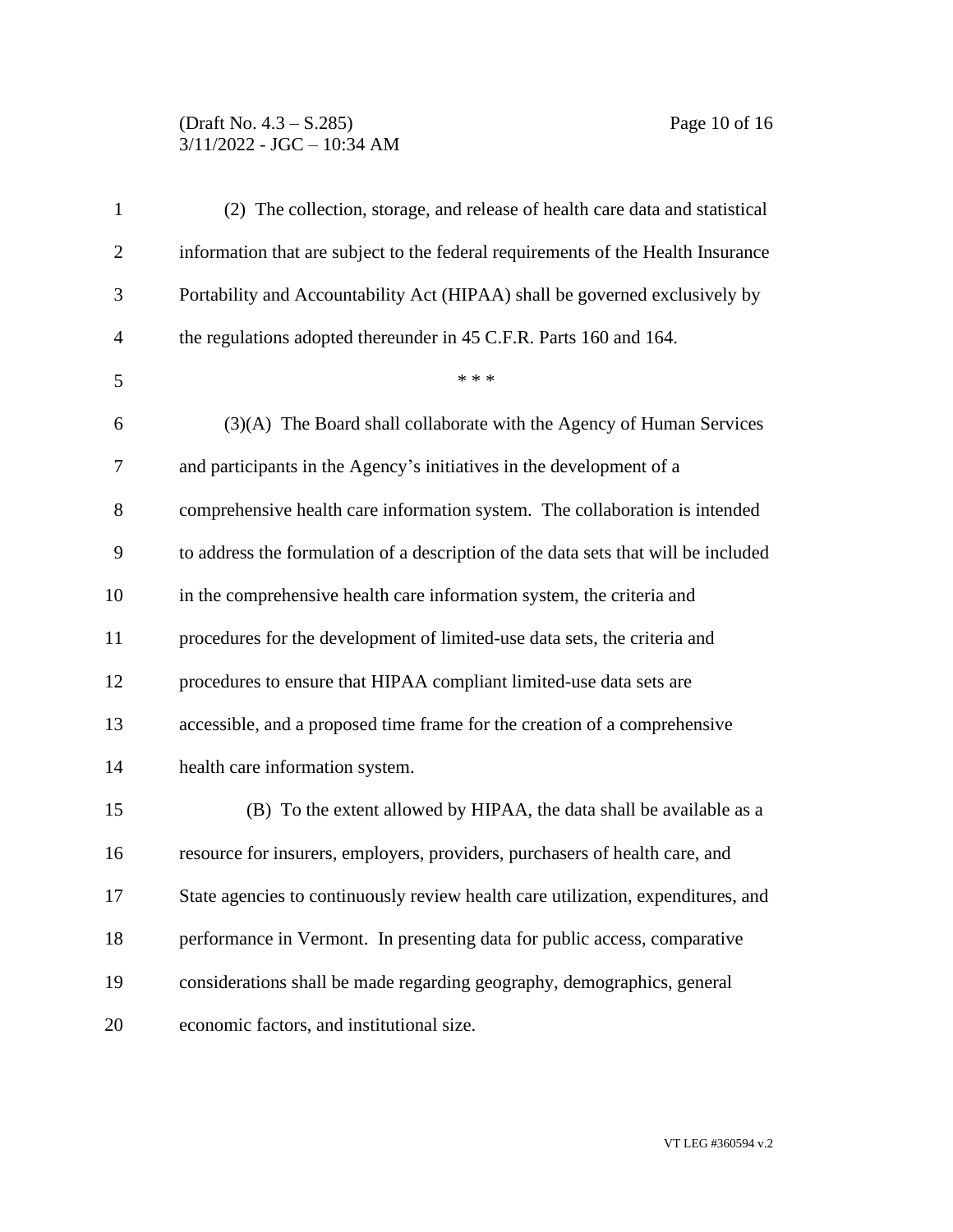### (Draft No. 4.3 – S.285) Page 11 of 16 3/11/2022 - JGC – 10:34 AM

| $\mathbf{1}$   | (C) Consistent with the dictates of HIPAA, and subject to such terms             |
|----------------|----------------------------------------------------------------------------------|
| $\overline{2}$ | and conditions as the Board may prescribe by rule, the Vermont Program for       |
| 3              | Quality in Health Care shall have access to the unified health care database for |
| $\overline{4}$ | use in improving the quality of health care services in Vermont. In using the    |
| 5              | database, the Vermont Program for Quality in Health Care shall agree to abide    |
| 6              | by the rules and procedures established by the Board for access to the data.     |
| 7              | The Board's rules may limit access to the database to limited-use sets of data   |
| 8              | as necessary to carry out the purposes of this section.                          |
| 9              | (D) Notwithstanding HIPAA or any other provision of law, the                     |
| 10             | comprehensive health care information system shall not publicly disclose any     |
| 11             | data that contain direct personal identifiers. For the purposes of this section, |
| 12             | "direct personal identifiers" include information relating to an individual that |
| 13             | contains primary or obvious identifiers, such as the individual's name, street   |
| 14             | address, e-mail address, telephone number, and Social Security number.           |
| 15             | * * *                                                                            |
| 16             | *** Blueprint for Health ***                                                     |
| 17             | Sec. 6. 18 V.S.A. § 702(d) is amended to read:                                   |
| 18             | (d) The Blueprint for Health shall include the following initiatives:            |
| 19             | * * *                                                                            |
| 20             | (8) The use of quality improvement facilitators and other means to               |
| 21             | support quality improvement activities, including using clinical and claims      |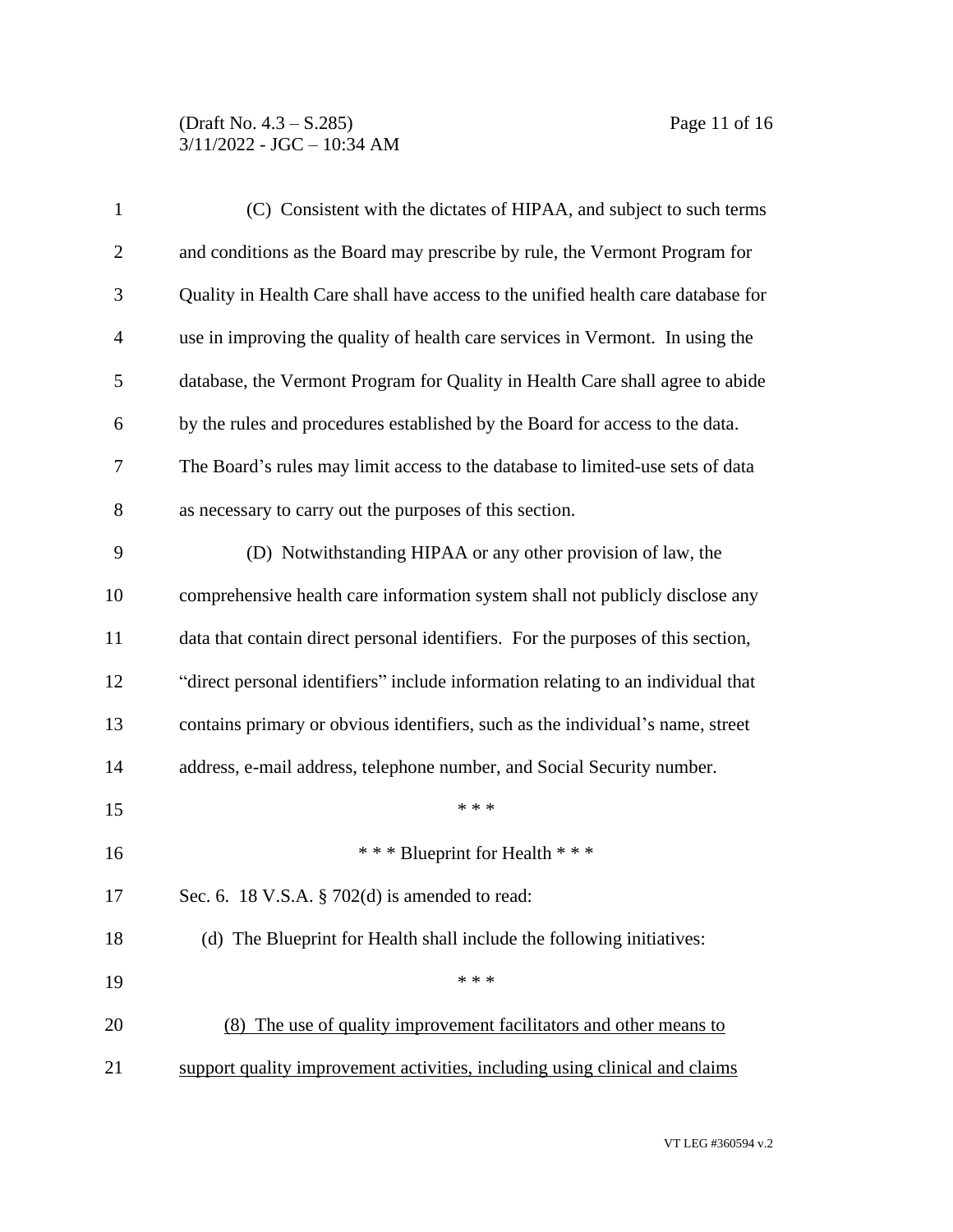(Draft No. 4.3 – S.285) Page 12 of 16 3/11/2022 - JGC – 10:34 AM

| $\mathbf{1}$   | data to evaluate patient outcomes and promoting best practices regarding        |
|----------------|---------------------------------------------------------------------------------|
| $\overline{2}$ | patient referrals and care distribution between primary and specialty care.     |
| 3              | Sec. 7. BLUEPRINT FOR HEALTH; COMMUNITY HEALTH TEAMS;                           |
| $\overline{4}$ | <b>QUALITY IMPROVEMENT FACILITATORS; REPORT</b>                                 |
| 5              | On or before September 1, 2022, the Director of Health Care Reform in the       |
| 6              | Agency of Human Services shall recommend to the Health Reform Oversight         |
| 7              | Committee the amounts by which health insurers and Vermont Medicaid             |
| 8              | should increase the amount of the per-person, per month payments they make      |
| 9              | toward the shared costs of operating the Blueprint for Health community health  |
| 10             | teams and quality improvement facilitators in furtherance of the goal of        |
| 11             | providing additional resources necessary for delivery of comprehensive          |
| 12             | primary care services to Vermonters and to sustain access to primary care       |
| 13             | services in Vermont. Such increases shall be reflected in health insurers' plan |
| 14             | year 2024 rate filings if the increases cannot be implemented in a rate-neutral |
| 15             | manner. The Agency shall also provide an estimate of the State funding that     |
| 16             | would be needed to support the increase for Medicaid, both with and without     |
| 17             | federal financial participation.                                                |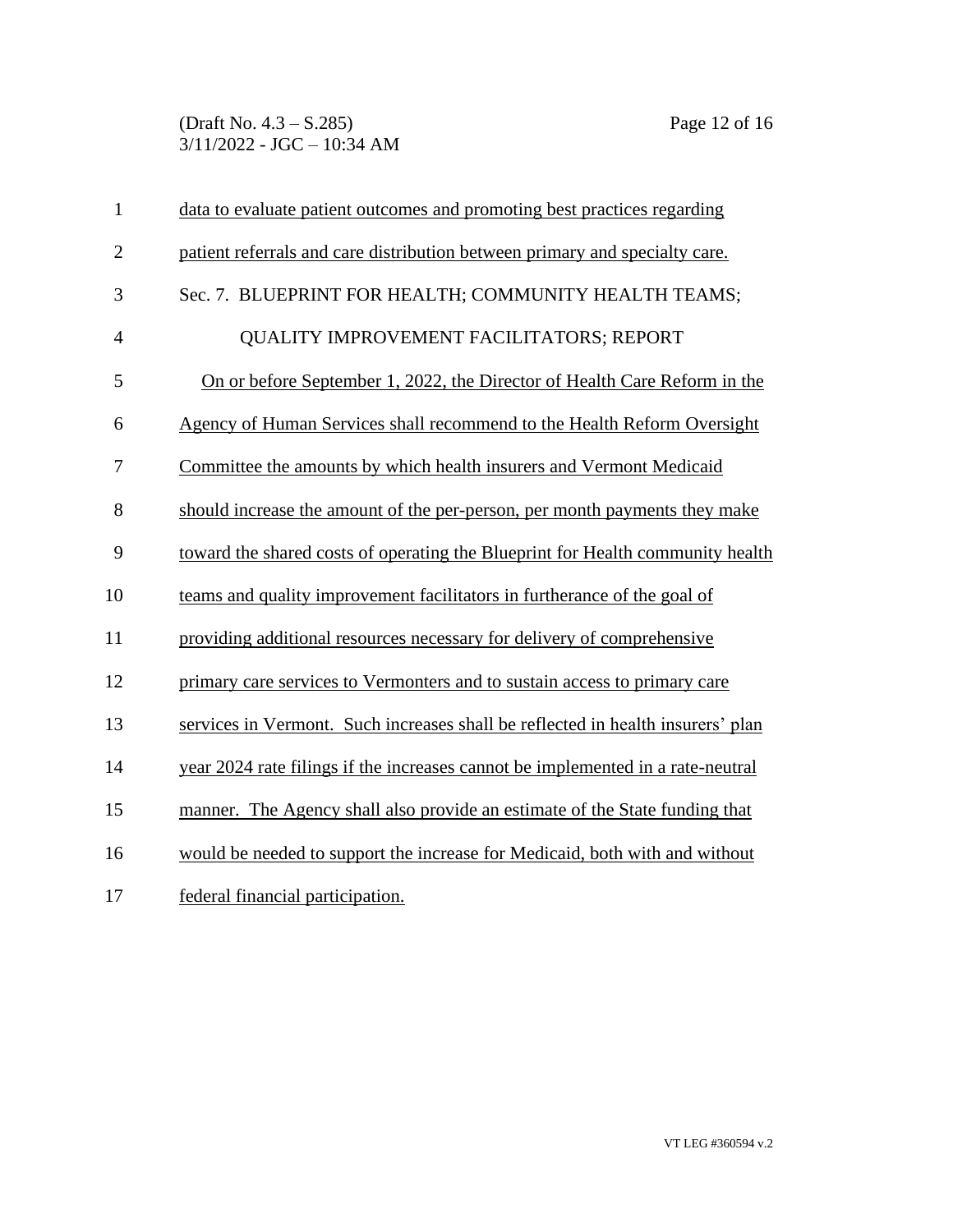(Draft No. 4.3 – S.285) Page 13 of 16 3/11/2022 - JGC – 10:34 AM

| $\mathbf{1}$   | *** Options for Extending Moderate Needs Supports ***                         |
|----------------|-------------------------------------------------------------------------------|
| $\overline{2}$ | Sec. 8. OPTIONS FOR EXTENDING MODERATE NEEDS SUPPORTS;                        |
| 3              | WORKING GROUP; GLOBAL COMMITMENT WAIVER;                                      |
| $\overline{4}$ | <b>REPORT</b>                                                                 |
| 5              | (a) The Department of Disabilities, Aging, and Independent Living shall       |
| 6              | convene a working group comprising representatives of older Vermonters,       |
| 7              | home- and community-based service providers, the Office of the Long-Term      |
| 8              | Care Ombudsman, the Agency of Human Services, and other interested            |
| 9              | stakeholders to consider extending access to long-term home- and community-   |
| 10             | based services and supports to a broader cohort of Vermonters who would       |
| 11             | benefit from them, and their family caregivers, including:                    |
| 12             | (1) the types of services, such as those addressing activities of daily       |
| 13             | living, falls prevention, social isolation, medication management, and case   |
| 14             | management that many older Vermonters need but for which many older           |
| 15             | Vermonters may not be financially eligible or that are not covered under many |
| 16             | standard health insurance plans;                                              |
| 17             | (2) the most promising opportunities to extend supports to additional         |
| 18             | Vermonters, such as expanding the use of flexible funding options that enable |
| 19             | beneficiaries and their families to manage their own services and caregivers  |
| 20             | within a defined budget and allowing case management to be provided to        |
| 21             | beneficiaries who do not require other services;                              |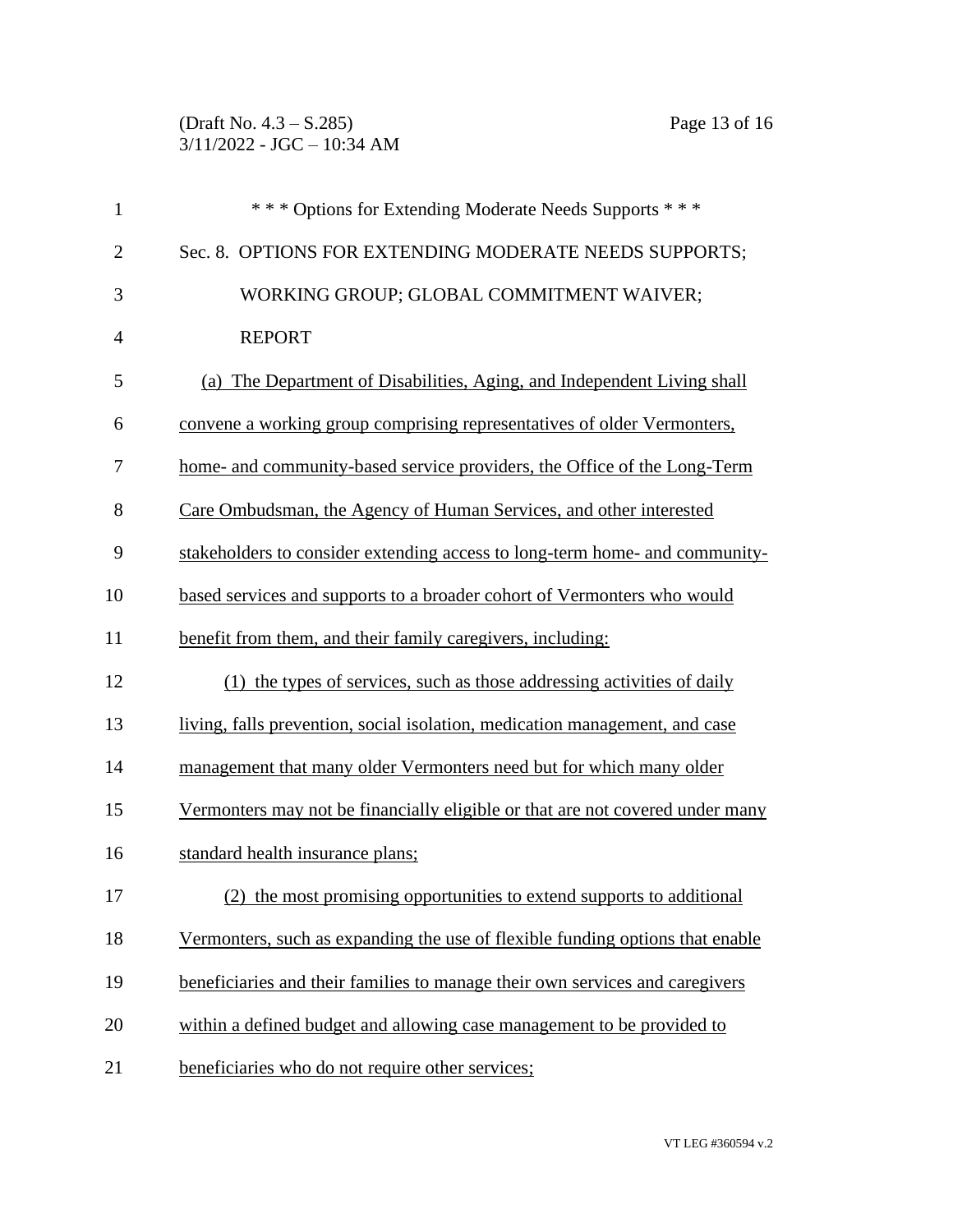## (Draft No. 4.3 – S.285) Page 14 of 16 3/11/2022 - JGC – 10:34 AM

| $\mathbf{1}$   | (3) how to set clinical and financial eligibility criteria for the extended  |
|----------------|------------------------------------------------------------------------------|
| $\mathbf{2}$   | supports, including ways to avoid requiring applicants to spend down their   |
| 3              | assets in order to qualify;                                                  |
| $\overline{4}$ | (4) how to fund the extended supports, including identifying the options     |
| 5              | with the greatest potential for federal financial participation;             |
| 6              | (5) how to proactively identify Vermonters across all payers who have        |
| 7              | the greatest need for extended supports;                                     |
| 8              | (6) how best to support family caregivers, such as through training,         |
| 9              | respite, home modifications, payments for services, and other methods; and   |
| 10             | the feasibility of extending access to long-term home- and<br>(7)            |
| 11             | community-based services and supports and the impact on existing services.   |
| 12             | (b) The working group shall also make recommendations regarding              |
| 13             | changes to service delivery for persons who are dually eligible for Medicaid |
| 14             | and Medicare in order to improve care, expand options, and reduce            |
| 15             | unnecessary cost shifting and duplication.                                   |
| 16             | (c) The Department shall collaborate with others in the Agency of Human      |
| 17             | Services as needed in order to incorporate the working group's               |
| 18             | recommendations on extending access to long-term home- and community-        |
| 19             | based services and supports into the Agency's proposals to and negotiations  |
| 20             | with the Centers for Medicare and Medicaid Services for the iteration of     |
| 21             | Vermont's Global Commitment to Health Section 1115 demonstration that will   |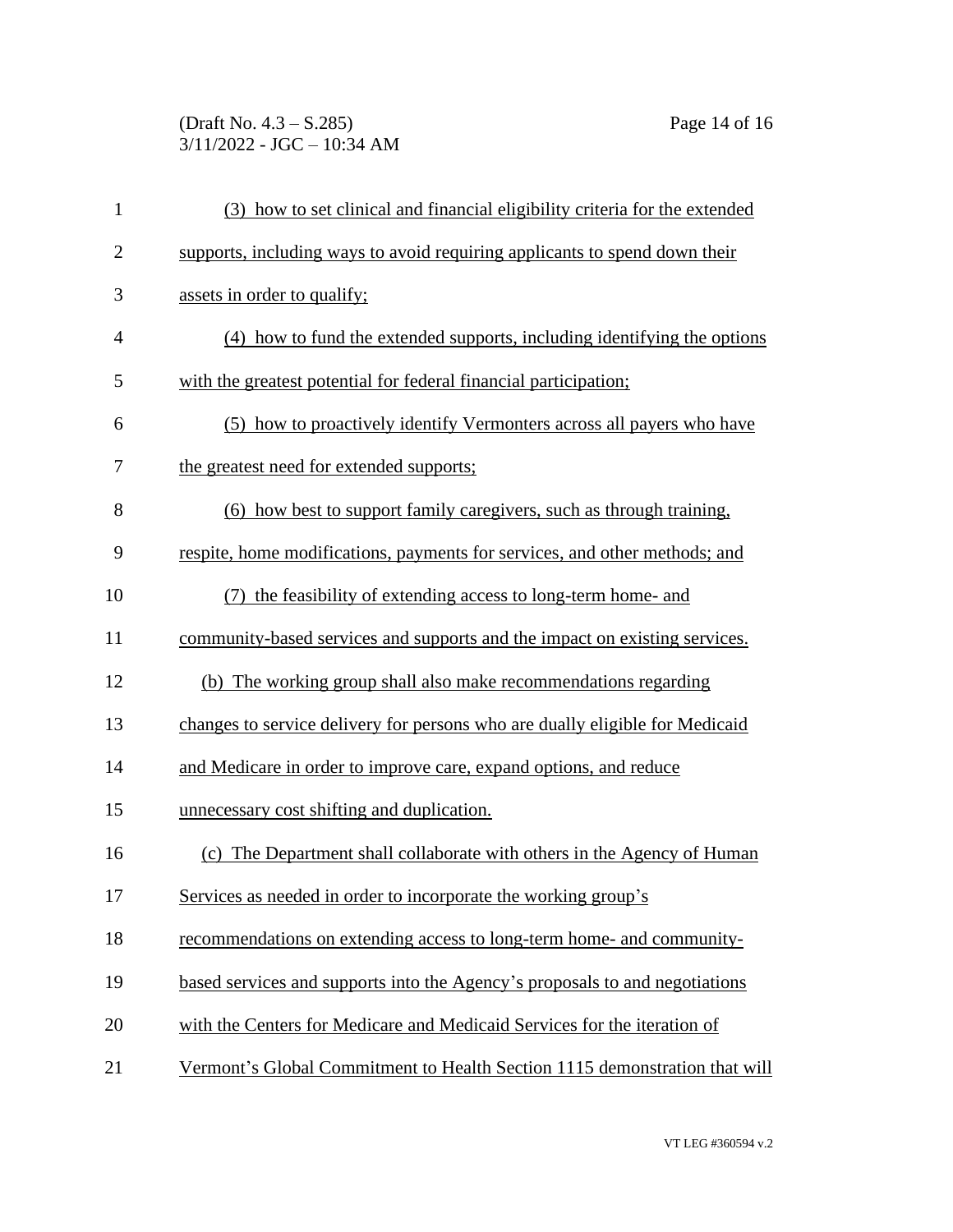| $\mathbf{1}$   | take effect following the expiration of the demonstration currently under     |
|----------------|-------------------------------------------------------------------------------|
| $\overline{2}$ | negotiation.                                                                  |
| 3              | (d) On or before January 15, 2023, the Department shall report to the         |
| $\overline{4}$ | House Committees on Human Services, on Health Care, and on Appropriations     |
| 5              | and the Senate Committees on Health and Welfare and on Appropriations         |
| 6              | regarding the working group's findings and recommendations, including its     |
| 7              | recommendations regarding service delivery for dually eligible individuals,   |
| 8              | and an estimate of any funding that would be needed to implement the working  |
| 9              | group's recommendations.                                                      |
| 10             | *** Summaries of Green Mountain Care Board Reports ***                        |
| 11             | Sec. 9. 18 V.S.A. § 9375 is amended to read:                                  |
| 12             | § 9375. DUTIES                                                                |
| 13             | * * *                                                                         |
| 14             | (e) The Board shall summarize and synthesize the key findings and             |
| 15             | recommendations from reports prepared by and for the Board, including its     |
| 16             | expenditure analyses and focused studies. All reports and summaries prepared  |
| 17             | by the Board shall be available to and understandable by the public and shall |
| 18             | be posted on the Board's website.                                             |
| 19             | * * * Effective Date * * *                                                    |
| 20             | Sec. 10. EFFECTIVE DATE                                                       |
| 21             | This act shall take effect on passage.                                        |